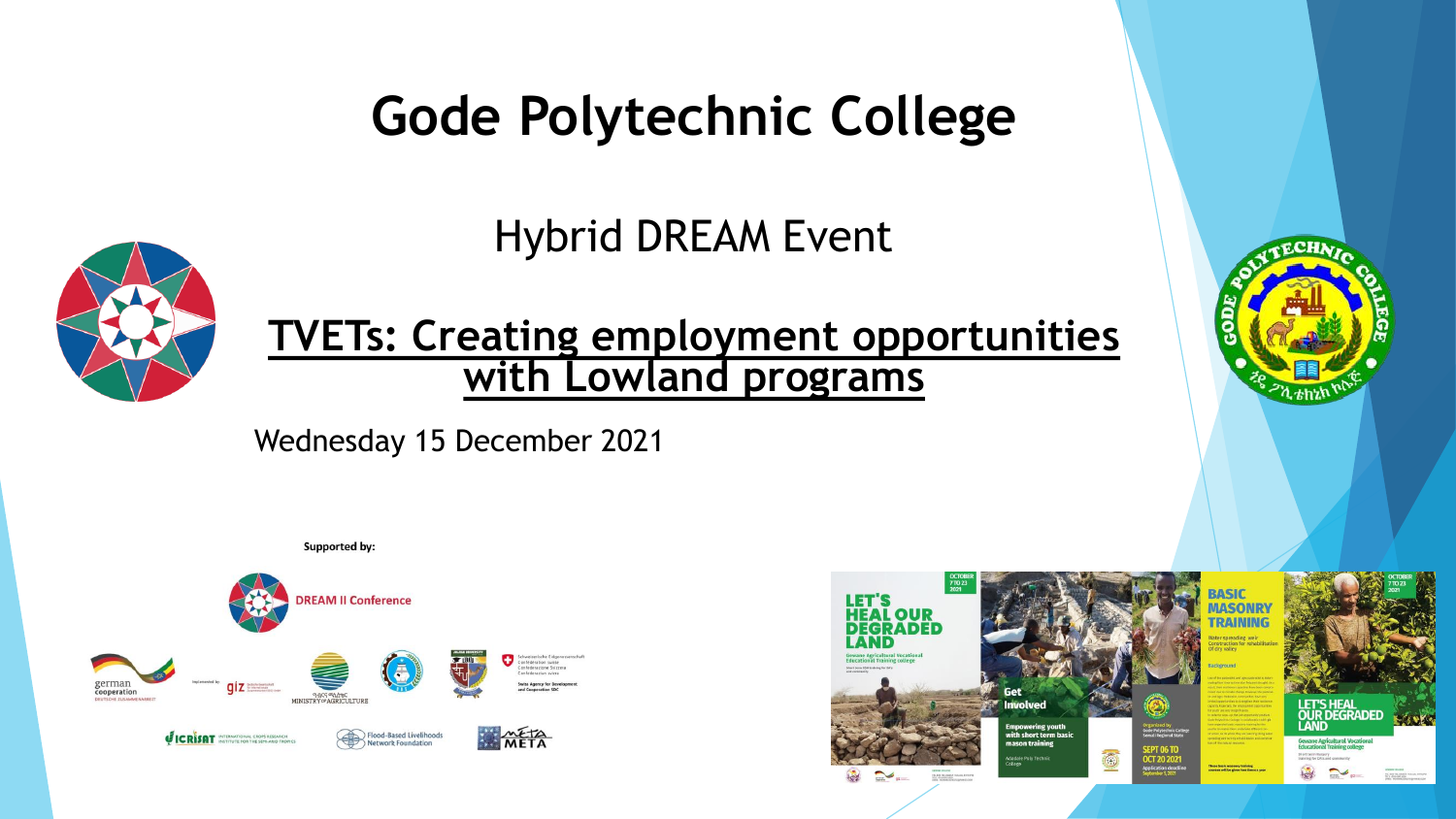## Ongoing training programs: content and enrol

- There are two programs (long- term training program and short-term training program with total No of the students 683 Male 491 & Female 192)
- In agriculture sector, we provide five Departments both for long-term and short –term training and they are (Animal production , Crop production , Natural resource Management, Animal health and agricultural cooperatives )
- Other sectors, we provide the following seven Departments both for long -term training & short-term training program and they are ( Construction , Surveying , water supply system Distribution ,B Electric installation ,Furniture making , General Metal Fabrication Assembling , & ICT
- Last but not least we provide only as short-term training for the following Departments and they are ( Garment , Beauty salon , Cellphone maintenance & Diving license)
- Total number of the long –term students (Active) 543 (male 399 & Female 144)
- Total number of the short-term students (Active) 140 ( male 92 & Female 48)

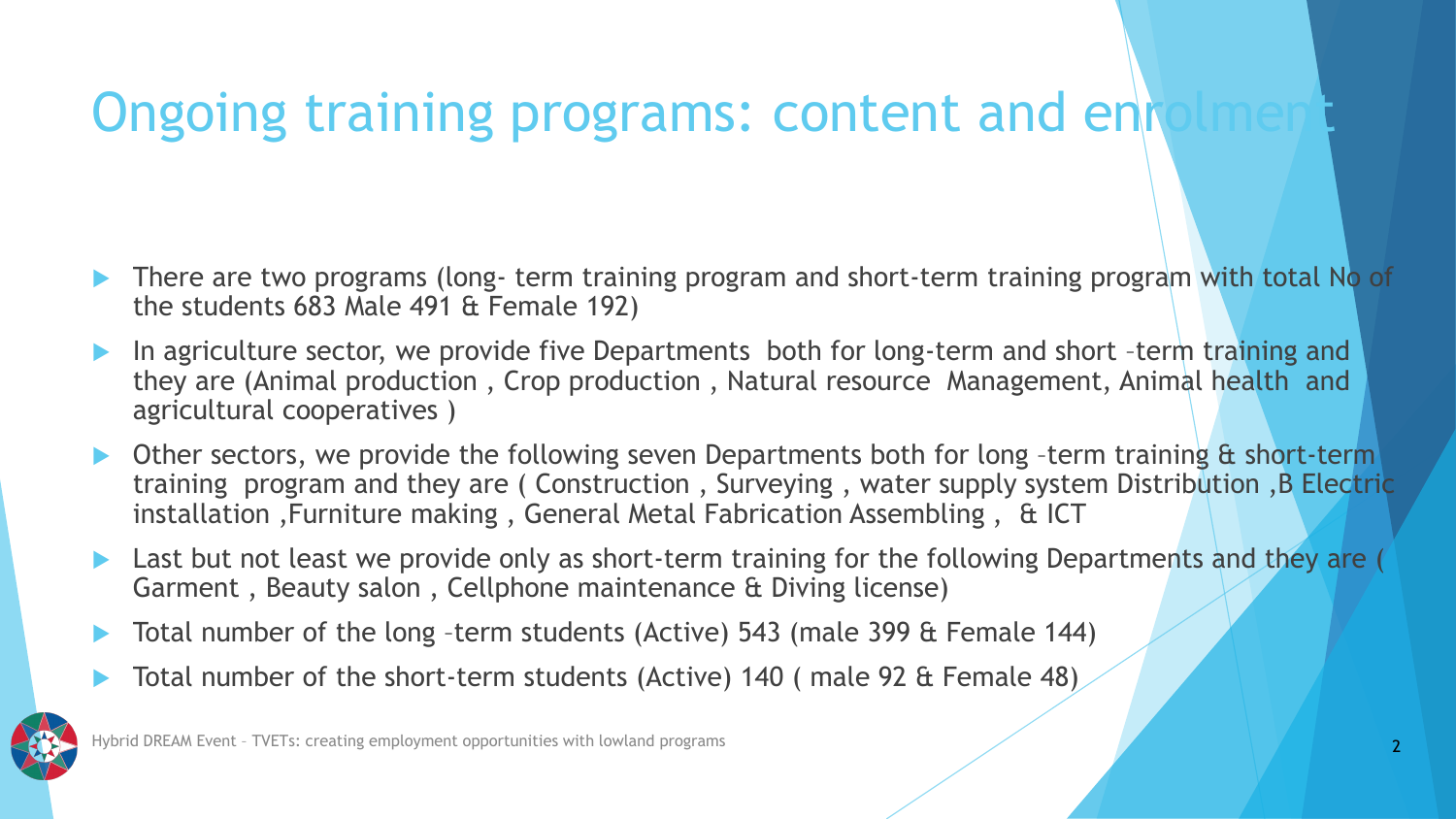# Experiences: Emploment opportunities Crea

There are alot of employment opportunities we had created mentioned underneath.

- $\times$  Masonry training
- $\checkmark$  Hair dressing
- $\checkmark$  Onion and tomato prodcution project
- $\checkmark$  Nursey establishment
- ✓ Driving license
- $\checkmark$  Ruminant fattening
- $\checkmark$  Poultry production
- $\checkmark$  Furniture making
- ✓ GMFA
- $\checkmark$  Honey production )

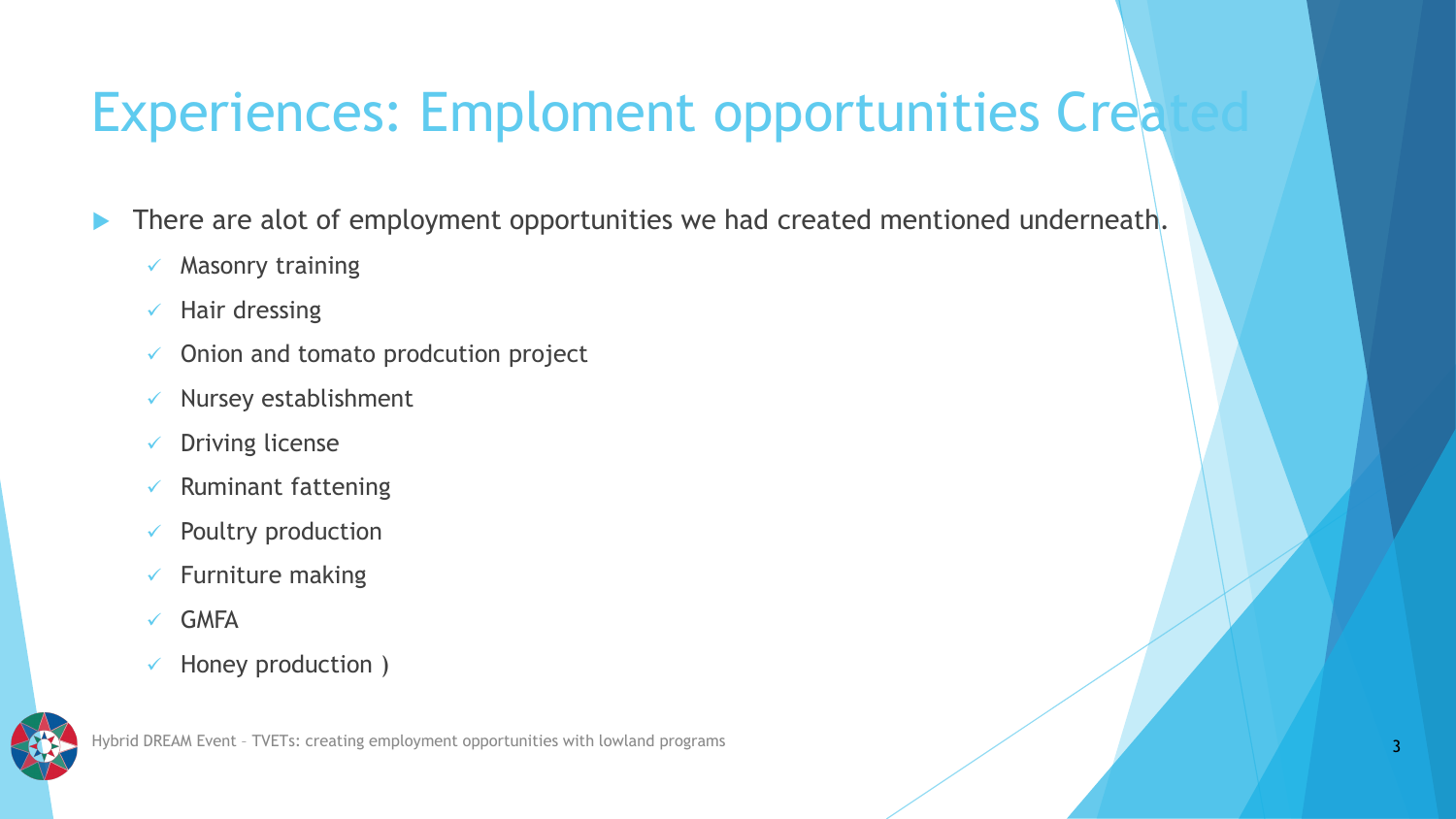# Experiences: Connecting with Main lowland programs

- Gode polytechnic college located in a lowland area that along the shabele river and also the west Gode Dam, thus, the following programs are fit for these area and they are
	- $\checkmark$  Crop production
	- $\checkmark$  Natural resource management
	- $\checkmark$  Animal production
	- $\checkmark$  In the other hand there are alot of guly erosions that have to be managed and using for crop production purpose and rangeland improvement for enhancing pastoral an d agro-pastoral livelihood.

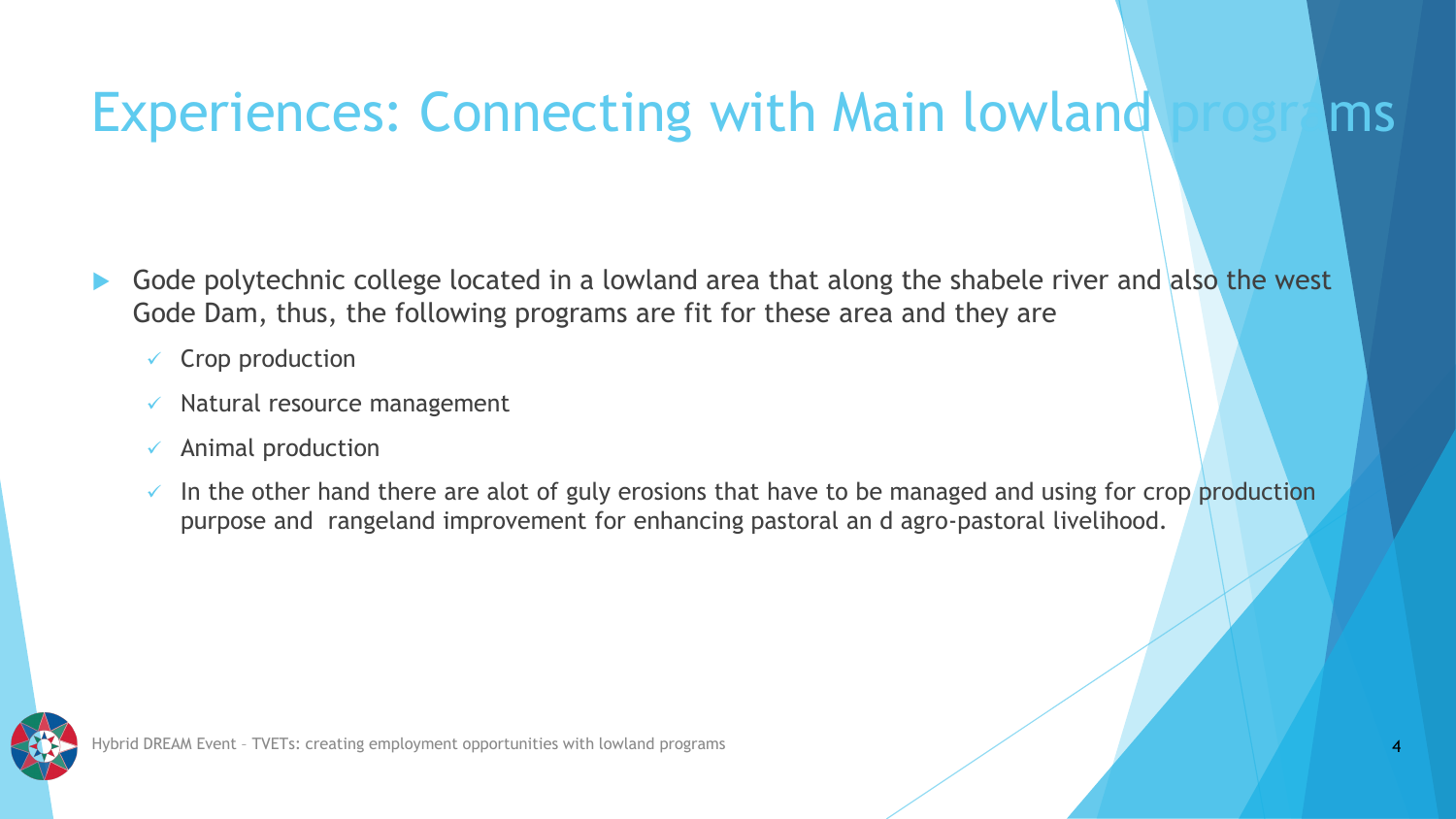# Experiences: Other Educational initiatives

- Gode polytechnic College located in the second capital city of the Somali region which occupies a lot of population due to these population, there are, a demand for the following occupational skills,
	- ✓ Mobile maintenance
	- ✓ Driving license
	- ✓ Garment
	- $\checkmark$  Hair dressing
	- $\checkmark$  Furniture making, GMFA, poultry production
	- $\checkmark$  Onion & tomato production
	- $\checkmark$  Fruit nursery establishment
	- ✓ Construction and ICT

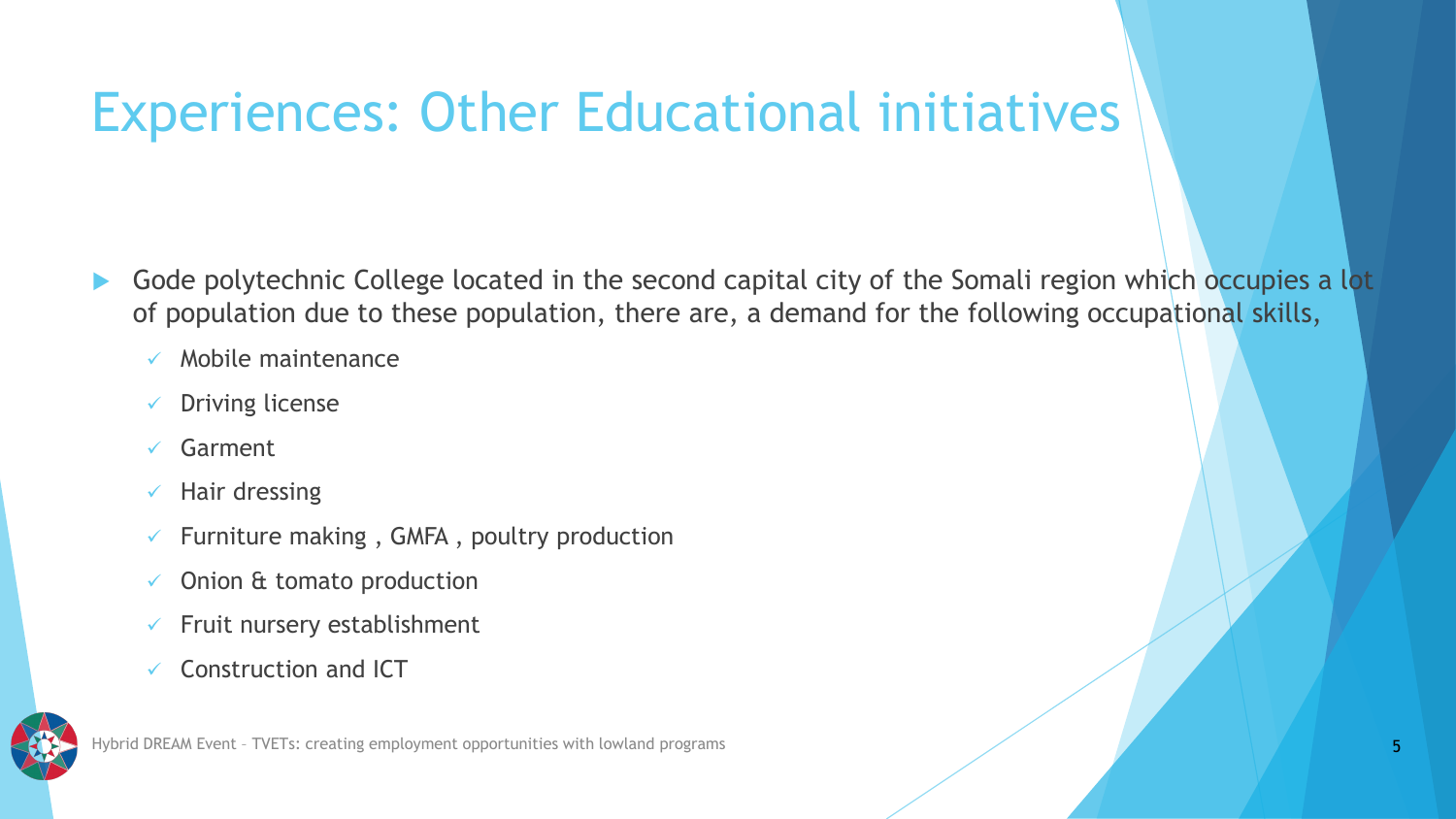## Reflection : strength, Weakness, Opportunit threats

- **STRENGTHS** 
	- $\checkmark$  Presence of experienced trainers who possesses the competence of the occupation
	- $\checkmark$  Internationally and locally benchmark curriculum
	- $\checkmark$  Internationally benchmark methodology and practices in delivering quality training
	- $\checkmark$  Availability of different training workshops
	- $\checkmark$  Availability of enough class rooms
	- $\checkmark$  Availability of trainees dormitory
	- $\checkmark$  There is allocated substantial amount of budget for the operation and fixed cost for the college
	- $\checkmark$  Big number of youth in the region



Hybrid DREAM Event – TVETs: creating employment opportunities with lowland programs 6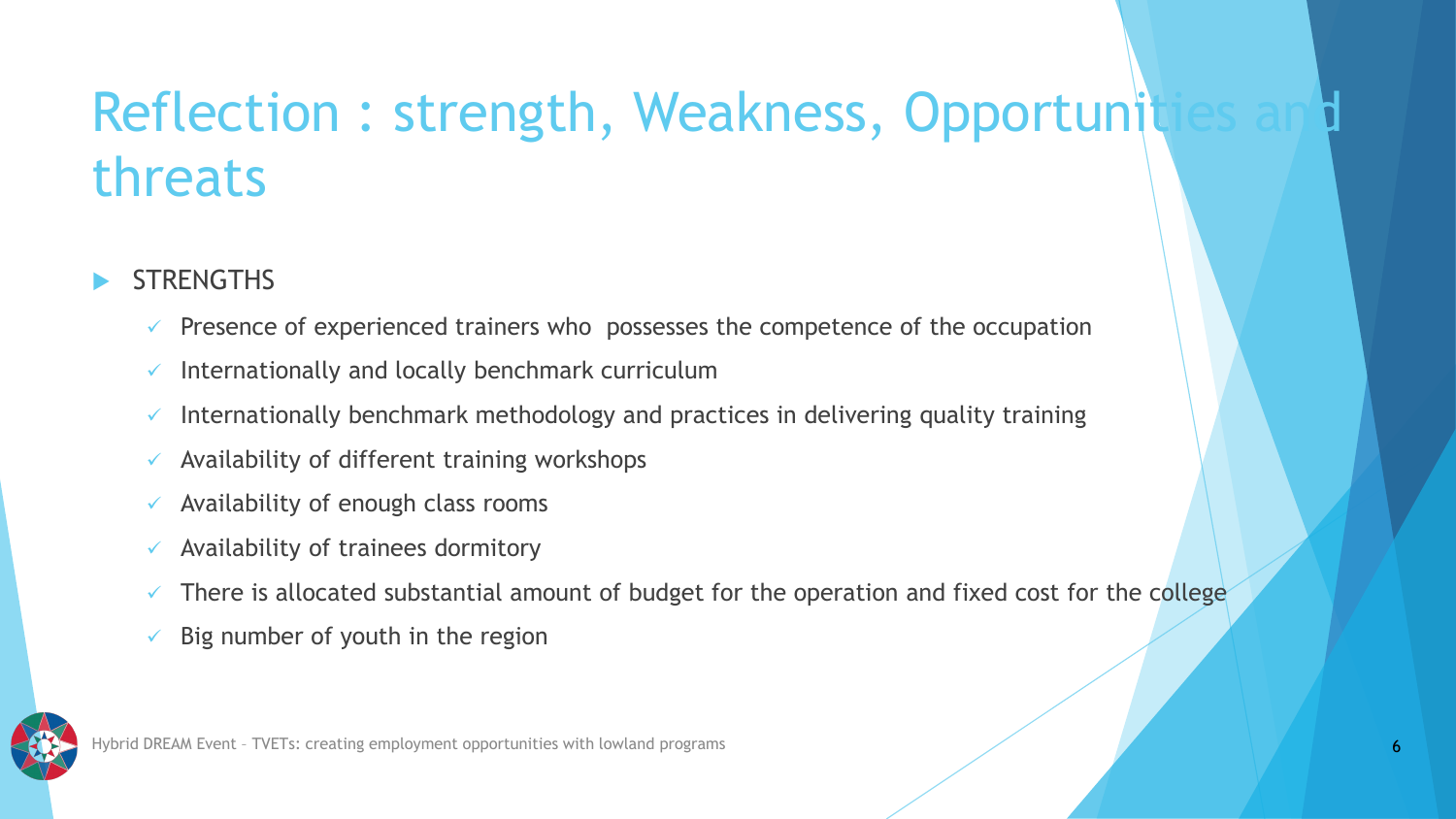#### Weakness

- Limited in mobilizing to attain in TVET skills
- Shortage of start-up capital or materials for TVET Graduate trainees for self employment creation
- Limited financial operation to produce a lot of different skilled trainees to struggle for the unemployment habits
- Shortage of some training materials

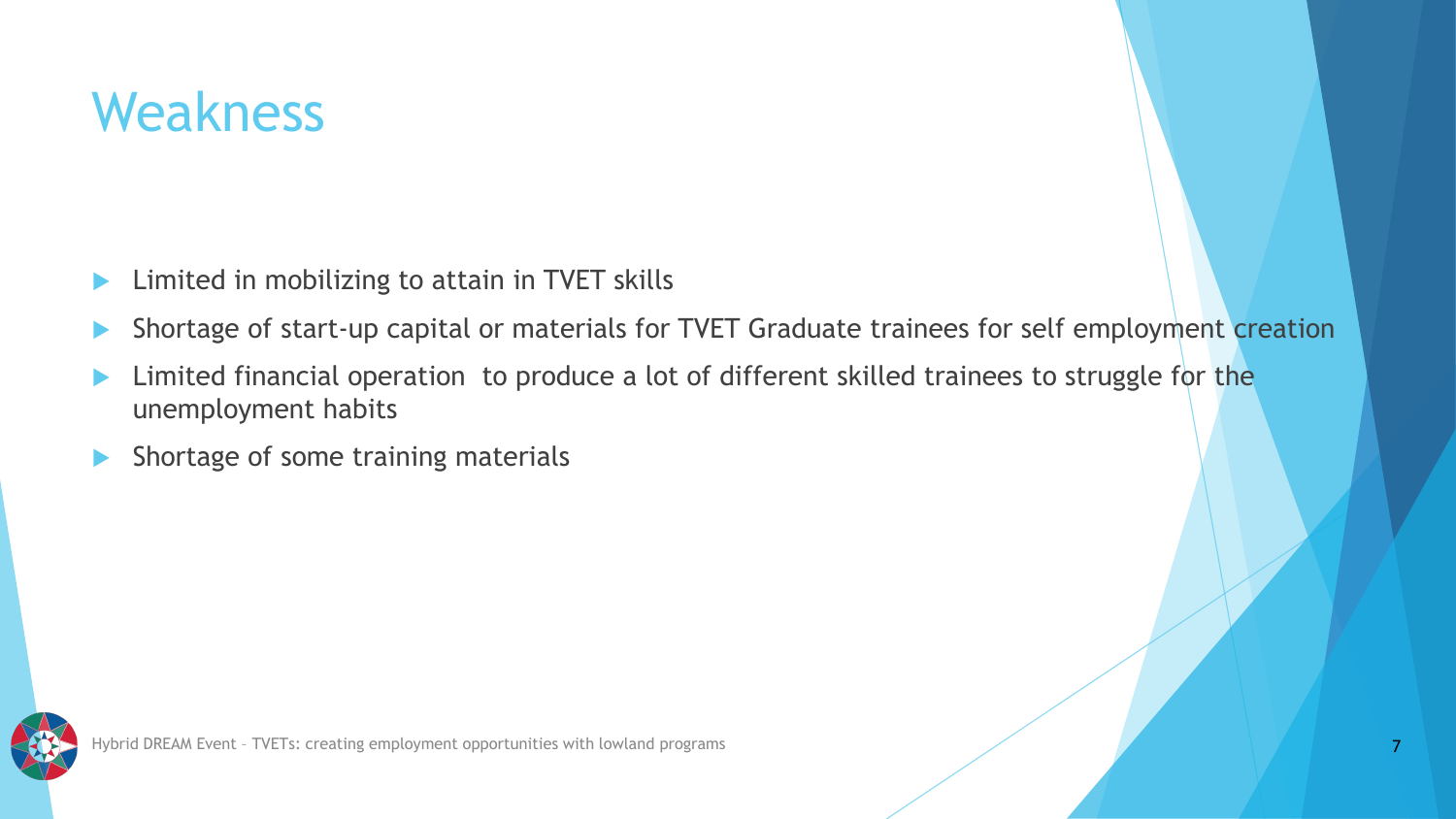# **Opportunities**

- There are many jobless youth to attain short term programs that needs to get a job
- There are so many grade 10<sup>th</sup>, and 12<sup>th</sup> completers trainees in the region that needs to be trained in different occupational skills by different level
- There are lots of opportunity to collaborate with local and international NGOs, private companies and governmental organizations as well as to industry sectors
- Through collaborations with other international donors , institutions and supporting agencies scholarship for short-term training can be organized
- Shebelle river across the Gode town that have a potential of to irrigate millions of hectares

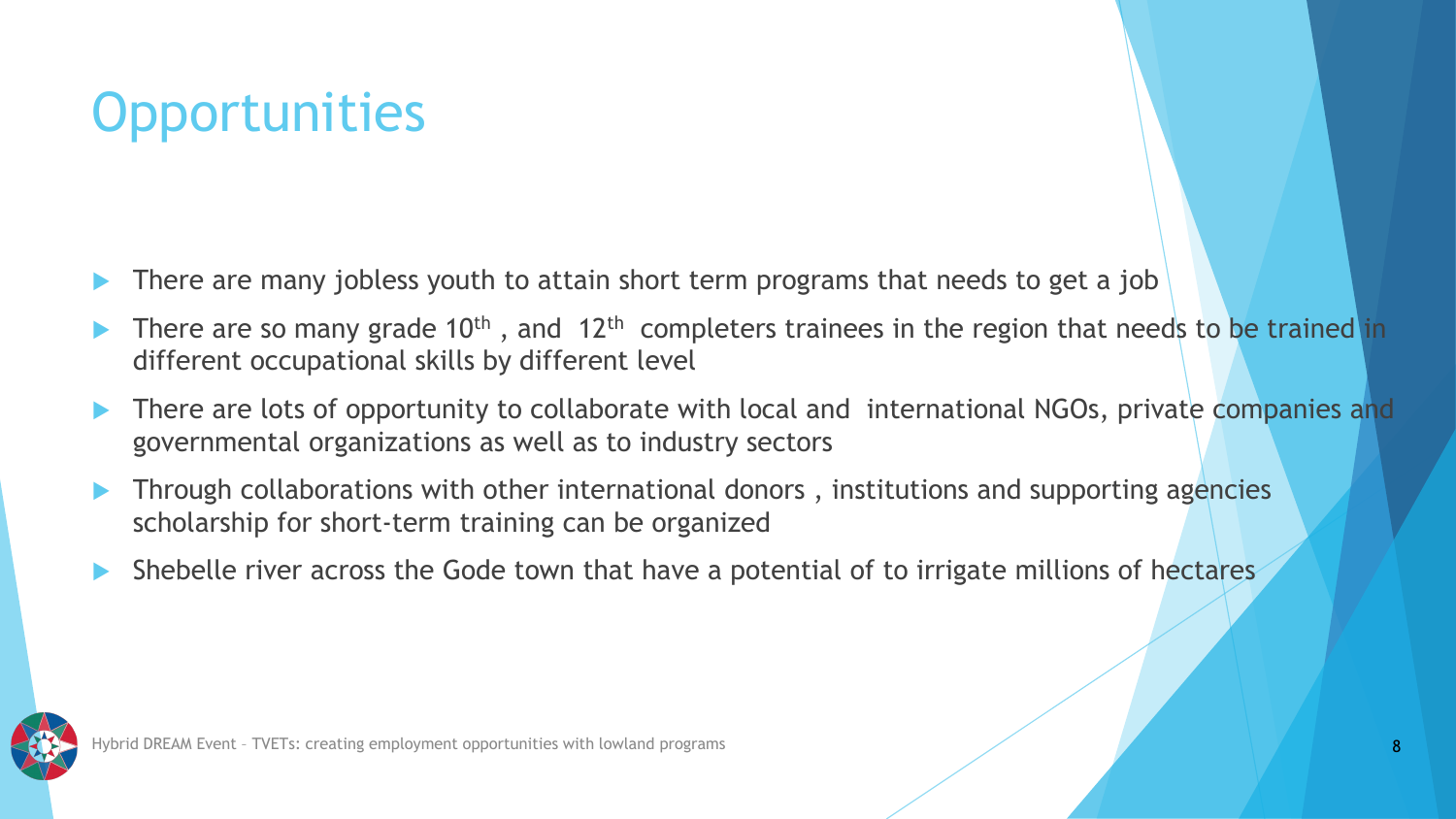#### **Threats**

- The reminiscence of the mindset that the TVET graduates is secondary to that of the graduates of the university and society aspirations for white collar jobs for their children
- **Limited awareness at different levels of the local community**

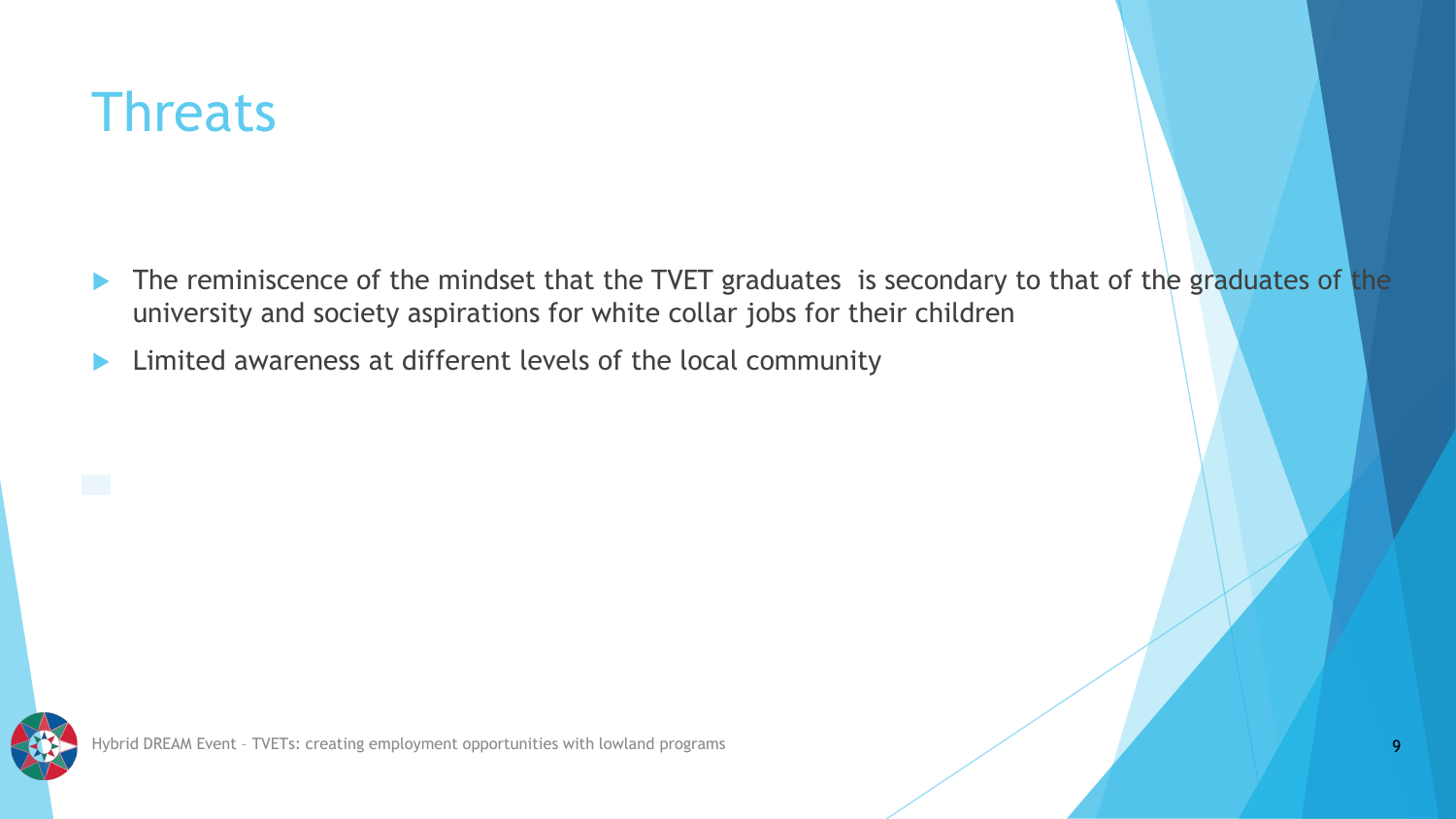#### Picture illustrates over all of our work









Hybrid DREAM Event – TVETs: creating employment opportunities with lowland programs 10